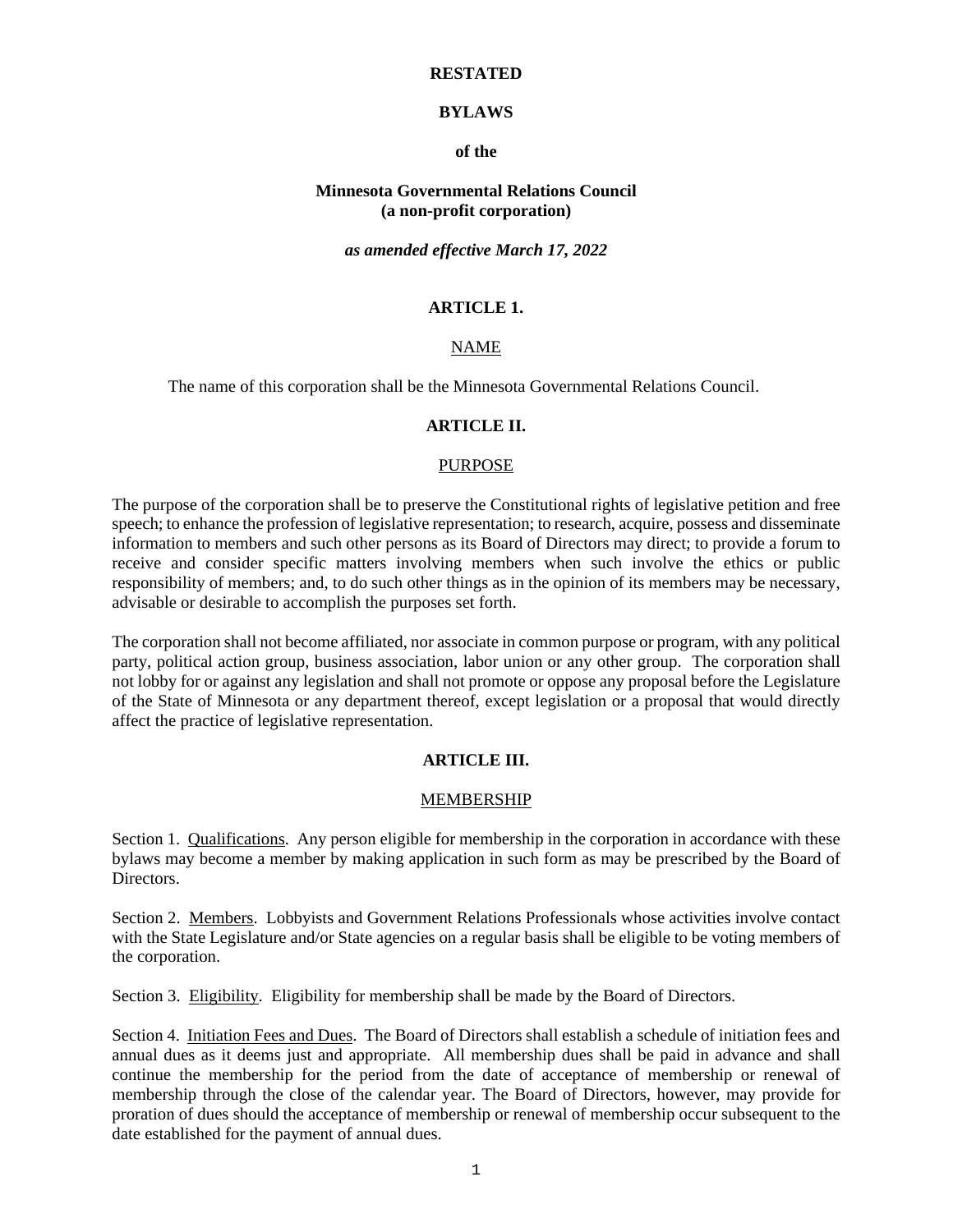Section 5. Termination of Membership. Membership may be terminated at any time by a member's failure to pay annual dues; by a written notice to the Secretary of the corporation from the member requesting that membership be terminated; or by the Board of Directors, after reasonable notice and hearing, whenever in its judgment the interests of the corporation are best served by such an action.

# **ARTICLE IV.**

### MEETINGS

Section 1. Time and Place of Meetings. Meetings of the membership shall be held at such times and places as may be determined by the Board of Directors, but in no event less than once a year.

Section 2. Notice of Meetings. Notice of any annual or special meeting of the voting members shall state the time, date, place or electronic format, and purpose of the meeting, and shall be delivered not more than sixty (60) and not less than ten (10) days prior to the date of such meeting, unless otherwise required by applicable law.

Section 3. Voting. Each voting member of the corporation may cast one (1) vote on questions properly before the meeting. All questions shall be decided by a majority vote.

Section 4. Proxies. The casting of votes by proxy shall be permitted so long as all proxy votes are in writing or via email to another voting member and filed with the Secretary prior to the vote and in a form and manner prescribed by the Board of Directors.

Section 5. Quorum. Ten percent (10%) of the members of the corporation in good standing, present in person, by proxy, or by electronic means, shall constitute a quorum for the transaction of business at any meeting.

Section 6. Annual Meeting. The annual meeting of the corporation shall be held in the fourth quarter in each year at such time and place within the State of Minnesota as determined by the Board of Directors. The order of business shall include election of the Board of Directors.

# **ARTICLE V.**

### BOARD OF DIRECTORS

Section 1. General Powers. All the business and affairs of the corporation shall be managed by the Board of Directors. The Board of Directors shall exercise all corporate powers and conduct, manage and control the affairs and properties of the corporation. As necessary and advisable, the Board of Directors may delegate its powers to the Executive Committee between meetings of the Board.

Section 2. Number, Selection. The number of Directors shall be fifteen (15) plus, if required by this paragraph, the Immediate Past President. Directors may not serve for more than two consecutive threeyear terms with the exception of a member who serves as a Director and Immediate Past President for an additional year in the event that they served as President in the final year of their last term as a Director. The Board may have up to two (2) members who are non-lobbyist members of the corporation. The Board may make adjustments to the timing of re-elections and terms when necessary to recalibrate elections to align with the schedule laid out in this paragraph.

Section 3. Meetings. Regular meetings of the Board of Directors shall be held at such times and places and upon such notice as are fixed from time to time by resolution of the Board of Directors. Special meetings may be held at any time upon call of the President or any ten (10) members of the Board, upon two days' notice to each Director, which notice shall set forth the time, place or electronic format, and purpose of the meeting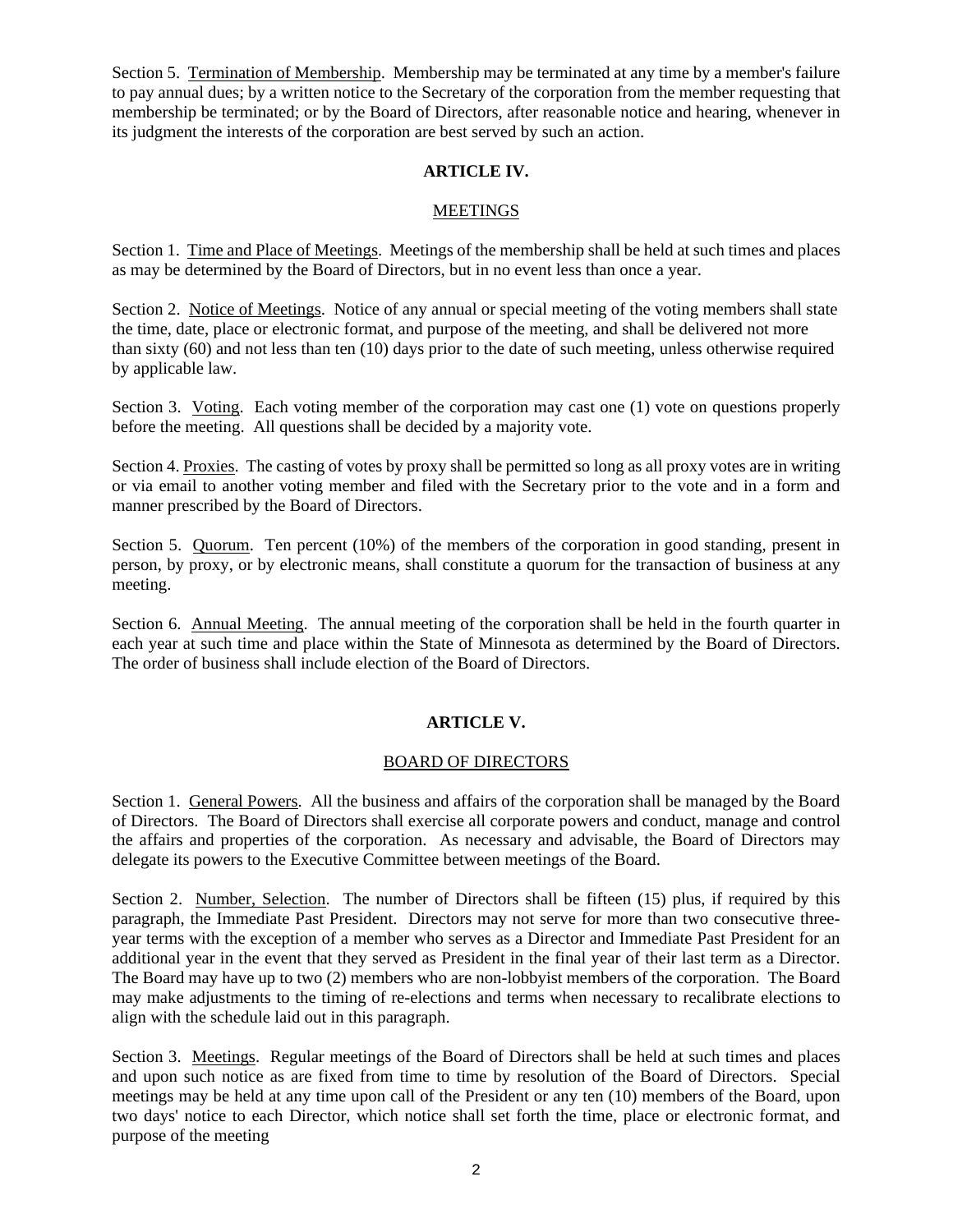Section 4. Quorum. Eight (8) members of the Board of Directors shall constitute a quorum for the transaction of business.

Section 5. Rules of Order. Meetings shall be conducted in accordance with Robert's Rules of Order Revised when not in conflict with these bylaws unless other procedures are adopted by the Board of Directors.

Section 6. Vacancies. If the position of any Director becomes vacant for any reason, the remaining Directors may elect a successor who shall hold office for the remainder of the term and is then eligible to be elected to no more than one additional three-year terms. When a vacancy on the Board of Directors occurs, notice to members shall include language that stipulates the length of time the new Director may be eligible to serve.

Section 7. Removal. Any Director, after reasonable notice and hearing, may be removed by a 2/3 vote of the same whenever in its judgment the best interests of the corporation are best served by such an action.

Section 8. Compensation. The members of the Board of Directors shall serve without compensation.

Section 9. Indemnification of Directors and Officers. Each Director and officer of the Corporation, whether or not then in office, shall be indemnified by the corporation against reasonable costs and expenses (including attorney fees) incurred by the Director or officer in connection with any action, suit or proceeding to which that person may be a party by reason of having been a Director or officer of the corporation. Indemnification does not apply where that person is adjudged or entered consent in such action, suit or proceedings to have been derelict in the performance of his or her duties as a Director or officer. Additionally, this right of indemnification shall not be exclusive of other rights to which the director or officer is entitled as a matter of law.

# **ARTICLE VI.**

# **OFFICERS**

Section 1. Officers. The officers of the corporation shall be a President, Vice-President, Secretary Treasurer, and Immediate Past President. Officers must be members of the Board of Directors.

Section 2. Election and Term of Office. The officers of the corporation shall be elected by the Board of Directors each year and shall serve for a term of one year. Terms of elected officers begin on June 1 of the current year. Officers may be reelected, except the President, Vice-President, and Immediate Past President.

Section 3. Vacancies. A vacancy in any office because of death, resignation, removal, disqualification or otherwise may be filled by the Board of Directors for the unexpired term.

Section 4. Removal. Any officer elected or appointed by the Board of Directors, after reasonable notice and hearing, may be removed by a 2/3 vote of the same whenever in its judgment the best interests of the corporation are best served by such an action.

Section 5. <u>President</u>. The President shall be the principal executive officer of the corporation and shall preside at all meetings of the members and Board of Directors and, in general, oversee all the business and affairs of the corporation, under the direction of the Board of Directors. The President, together with the Secretary, shall execute all contracts and shall have such other powers, and perform such other duties as the Board of Directors may prescribe. The President, upon completion of their term, shall serve as Immediate Past President.

Section 6. Vice President. (a) The Vice President shall be the assistant principal executive officer of the corporation and shall carry out the prescribed and assigned duties of the President when that officer is not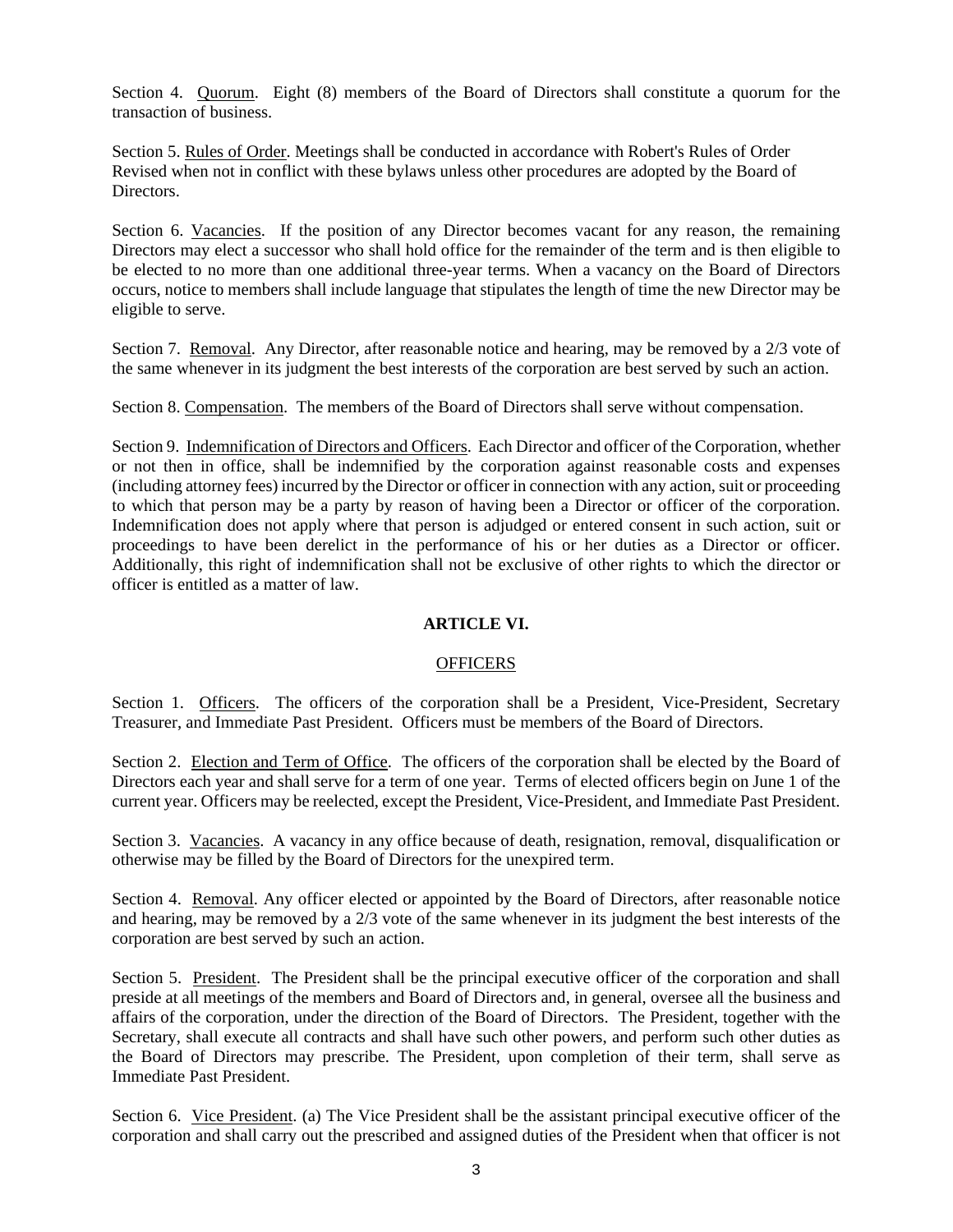present, or when delegated to do so. In the event the office of President is vacated, for whatever reason, the Vice President shall assume the duties of President until that office is filled through appointment or election by the Board of Directors. In general, the Vice President shall perform all duties incident to the office of a Vice President and such other duties as may be prescribed by the President or Board of Directors. The Vice-President, upon completion of their term, shall serve as President.

(b) Prior to the completion of their terms, the President, Vice-President, and Immediate Past President shall confer to nominate an existing Director to serve as Vice-President for the following term. The President must communicate this nomination to the Nominating Committee so it may be reported to the full membership in compliance with Section 4 of Article IV of these by-laws. Nothing in this section shall exempt the Director nominated to the office of Vice-President from Section 2 of this Article.

Section 7. Secretary. The Secretary shall be responsible for the minutes of the meetings of the membership and of the Board of Directors and shall be responsible for the care of the corporate records and shall act as cosignator as per Section 5 of this article. In general, the Secretary shall perform all duties incident to the office of a Secretary and such other duties as may be prescribed by the President or Board of Directors.

Section 8. Treasurer. The Treasurer shall be responsible for all funds and securities, and audits and financial records of the corporation. In general, the Treasurer shall perform all duties incident to the office of a Treasurer and such other duties as may be prescribed by the President or Board of Directors.

Section 9. Immediate Past President. The Immediate Past President shall serve as the Chair of the Ethics Committee and the Nominating Committee. In general, the Immediate Past President shall perform other duties as may be prescribed by the President or Board of Directors.

# **ARTICLE VII.**

### COMMITTEES

Section 1. Standing Committees. The Executive Committee and Ethics Committee shall be the standing committees of the corporation.

Section 2. Executive Committee. The Executive Committee shall have and exercise all the powers delegated to it by the Board of Directors in the management and direction of the corporation between Board meetings. The Executive Committee shall be composed of the four corporate officers plus the immediate Past President, or if the Immediate Past President is unable to serve, one at large member selected by the Board of Directors, who must also be a member of the Board. A quorum shall be a simple majority of the Committee's voting membership.

Section 3. Ethics Committee. The Ethics Committee shall consist of six (6) persons appointed by the Board of Directors for separate terms of three (3) years. If a vacancy occurs for any reason, the Board of Directors must appoint a successor for the remainder of the term. Such persons must be members of the corporation. The immediate Past President shall serve as chairperson of the Ethics Committee. The Ethics Committee shall include both Directors and members of the corporation. The Immediate Past President shall serve as committee chairperson. It shall be the duty of the committee to serve as a forum for reviewing specific complaints against individual members of the corporation; and, in general, to develop policies and guidelines, including the process to review specific complaints, for Board approval which will raise the standards of ethical responsibility and increase the public acceptance of the profession of lobbying.

Section 4. Nominating Committee. (a) At least 60 days prior to each Annual Meeting, the President with approval of the Executive Committee, shall appoint five persons from the Board and membership to serve as a Nominating Committee. The Immediate Past President shall serve as chairperson of the Nominating Committee. The Committee shall nominate members for the Board, under provisions of Article V, Section 2, subject to election by the membership at the annual meeting. Nothing in these Bylaws shall preclude any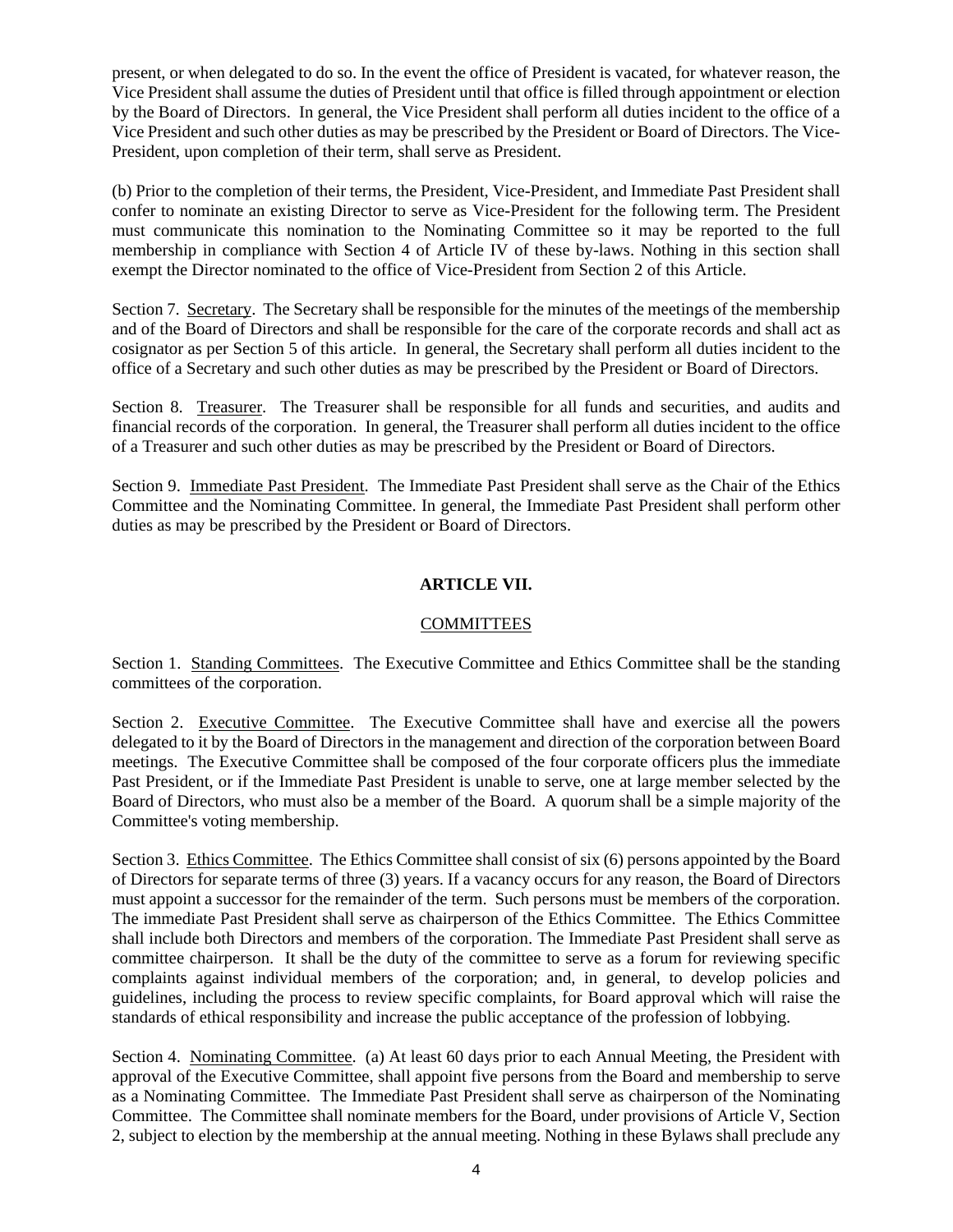member from being nominated from the floor at the annual meeting. The Nominating Committee shall report its recommendations to the full membership by mail or electronic means at least 10 days prior to the date set for the annual meeting.

(b) The Committee shall also nominate the officers of the corporation as described in Article VI, Section 2. The nominations for President and Vice-President are subject to Section6 of Article VI of these bylaws. The nomination for Immediate Past President is subject to Section 5 of Article VI of these bylaws.

Section 5. Special Committees. Special committees may be created by the President or the Board of Directors, as may be necessary, to carry out the affairs of the corporation. All such committees shall be appointed by the President with the approval of the Board of Directors and must submit a report of activity to the Board of Directors at least once every three months. Special committees are disbanded through failing to report to the Board of Directors for a period of at least two years or through affirmative action by the Board of Directors.

## **ARTICLE VIII.**

## CONTRACTS, CHECKS, DEPOSITS, FUNDS AND RECORDS

Section 1. Deposits. The Board of Directors shall select banks, trust companies or other depositories in which all funds of the corporation not otherwise employed shall from time to time be deposited to the credit of the corporation. All funds shall be deposited in a timely fashion.

Section 2. Checks, Drafts, etc. All checks, drafts or orders for the payment of money, notes or other evidence of indebtedness issued in the name of the corporation shall be signed by two (2) persons authorized by the Board of Directors.

Section 3. Gifts. The Board of Directors may accept on behalf of the corporation any contribution, gift, bequest or devise for general purpose or for any special purpose of the corporation.

Section 4. Fiscal Year. The fiscal year of the corporation shall commence on January 1 of each year and shall terminate on December 31 of the same year or shall be subject to such changes as the Board of Directors shall from time to time determine.

Section 5. Books and Records. The corporation shall keep accurate and complete books and records of account, and shall also keep minutes of the proceedings of its membership and Board of Directors, and shall keep at its registered or principal office a record providing the names and addresses of the members entitled to vote. All books and records of the corporation may be inspected by any member or other authorized agent or agents for any proper reason and at any reasonable time.

Section 6. Signing Legal Documents. All evidence of indebtedness and other legal documents, including contracts, conveyances, mortgages, etc., shall be signed by the President or Secretary or by such other officer or officers as may be designated by resolution of the Board of Directors.

# **ARTICLE IX.**

# MISCELLANEOUS

Section 1. Employees. The corporation may employ such persons as the Board of Director may from time to time deem necessary. The salary or fees of such persons shall be paid by the corporation out of corporation funds upon affirmative vote of the Board of Directors.

Section 2. Obligation of Members. Any members' obligation to the corporation or to its creditors shall be limited to any sums due or owing the corporation by such member.